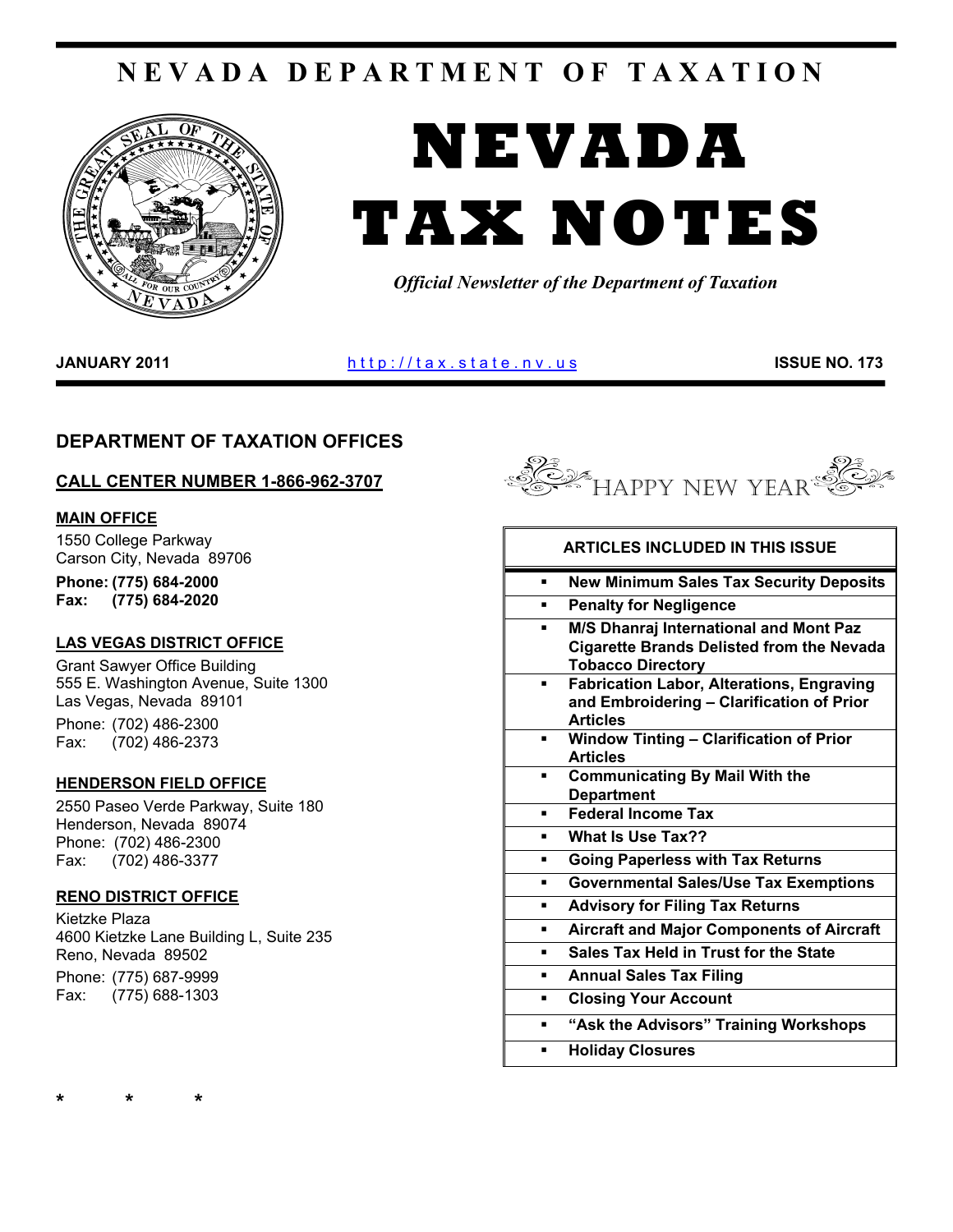# **NEW MINIMUM SALES TAX SECURITY DEPOSITS**

In order to conduct retail or wholesale sales activities in the State of Nevada, businesses and/or individuals are required by law to register with the Nevada Department of Taxation and post security. Pursuant to requirements of the Nevada Revised Statutes, NRS 372.510 — accounts registered with and authorized by the Department of Taxation to collect Nevada sales tax, were required to maintain a security deposit for the sales tax account for at least 3 years. Required sales tax security amounts varied from a minimum of \$100.00 on up; the amount of security required is calculated from and based on, the business' *taxable monthly sales* or an estimate . There are several types of sales tax security acceptable to the Department of Taxation including: Cash, Surety Bonds, Lien(s) on Property and Irrevocable Letters of Credit.

Effective November 1, 2010, newly registered businesses and/or individuals who conduct retail or wholesale sales activities in the State of Nevada will only be required to post security if the calculated security amount is in excess of \$1,000.00. If the new business estimates that their taxable monthly sales would not be high enough to result in a security amount in excess of \$1,000.00, the business will not be required to post security at that time. The Department of Taxation may re-examine the amount of security required after a business has been in operation for at least 6 months to determine if the original estimated average tax due is accurate. This could result in an adjustment to the amount of security that the business must provide.

If a new business that had not been required to post security becomes habitually delinquent, that business shall be required to post security even if the security amount is not in excess of \$1,000.00. Any business that had previously posted security must wait 3 years before requesting a waiver regardless of whether or not the existing security amount is in excess of \$1,000.00.

After 3 years of sales tax reporting, during which time there is not more than one late sales tax return or late payment, a business **may** qualify to have the security requirement waived by the Nevada Tax Commission. In order for a security waiver request to be granted the taxpayer/business entity requesting the waiver must comply with the Nevada Tax Commission terms and conditions, such as the signing of personal guaranties by corporate officers. Waiver of the sales tax security requirement after a three year reporting history is established is not automatic. Taxpayers must submit security waiver requests to the Department in writing. Contact the Department for additional information.

# **PENALTY FOR NEGLIGENCE**

Pursuant to NRS 360.330, the Department must impose a 10% penalty on a deficiency resulting from negligence or intentional disregard of the requirements set forth in Title 32 (Revenue and Taxation) or the authorized regulations of the Department. Negligence is defined in Blacks Law Dictionary as "The omission to do something which a reasonable man, guided by those ordinary considerations which ordinarily regulate human affairs, would do, or the doing of something which a reasonable and prudent man would not do". The negligence penalty is imposed over and above any penalties imposed for failure to file a return pursuant to NRS 360.300(4) or a penalty for failure to pay pursuant to NRS 360.417. Examples of circumstances which may require the application of a negligence penalty include without limitation:

- When a Taxpayer fails to file more than one return
- When a Taxpayer collects but (substantially) under-reports sales tax
- When a Taxpayer does not implement the changes recommended in an audit and the same reporting problems are revealed in a subsequent audit
- When a Taxpayer fails to keep records as required by NRS 372.735
- When a Taxpayer improperly gives a resale card to a vendor so as to avoid the payment of the tax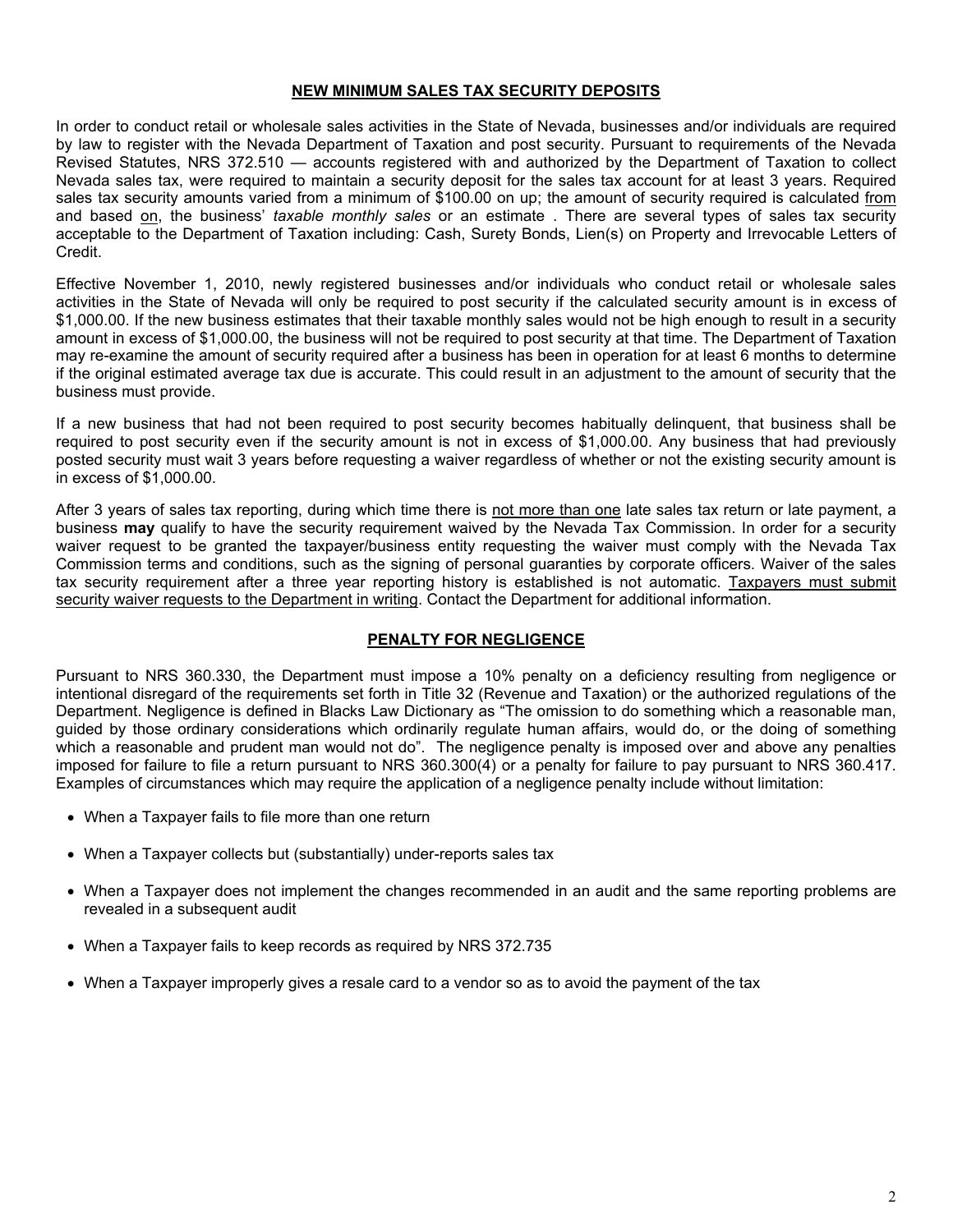## **M/S DHANRAJ INTERNATIONAL AND MONT PAZ CIGARETTE BRANDS DELISTED FROM THE NEVADA TOBACCO DIRECTORY**

M/S Dhanraj International's, Rook, Castle, Connect, Dhyan Bidis, Dynasty, Lady Bloom, Marks, Ms. Ceo Cigarettes and Monet Paz's Blue Print, Milestone, Ocean, Prinson, and Rumba cigarette brand families were DELISTED from the Nevada Tobacco Directory effective January 1, 2011. Any product stamped after January 1, 2011 is considered **contraband** by the Department and subject to seizure. **Wholesale dealers are given until March 5, 2011 to sell any existing inventory and retail dealers are given until May 5, 2011 to sell their existing inventory.** 

# **FABRICATION LABOR, ALTERATIONS, ENGRAVING AND EMBROIDERING – CLARIFICATION OF PRIOR ARTICLES**

Fabrication labor is subject to Nevada sales and use tax. Fabrication labor is labor which results in the creation or production of tangible personal property or which is a step in the process resulting in the creation or production of tangible personal property. In determining whether a labor charge is fabrication, repair or recondition, consider the following:

1. Does the labor result in creating a new product or a product whose use is different from its original form? This is taxable fabrication labor. For example: Fabricating garments, leathers, clothing, drapes, curtains, etc. in connection with the sale of a finished article, makes the entire charge to the customer subject to sales tax. This is true whether or not the materials or goods are furnished by the customer or the person fabricating the finished article.

2. Is the labor a service that becomes a part of the selling price of the product? If so, this is taxable labor. For example: Engraving a trophy, jewelry or any other tangible personal property, or alteration charges for clothing, embroidery of towels, pillow slips, or similar articles are charges subject to the sales tax if they are included in the sales transaction of the trophy, jewelry, clothing, etc.

3. Does the labor result in providing a service which repairs or reconditions a product bringing it back to its original form, rather than creating a new product? If so, this is non-taxable repair labor if separately stated on the billing invoice. For example: Mending garments, furs, clothing, drapes, curtains and similar property belonging to the customer and not in connection with the sale of such property is a service and as such charges are not subject to the sales tax. (NRS 372.025, NAC 372.380 and NRS 372.060)

# **WINDOW TINTING – CLARIFICATION OF PRIOR ARTICLES**

If you are in the business of tinting motor vehicle windows, you may report sales/use tax in one of the following two methods; however, reporting must be consistent once a method is chosen. The method of billing will have a direct bearing on how tax is calculated.

- 1. When a billing is rendered to the customer in total, i.e. \$200.00, the operator must pay sales or use tax on the materials used in the window tinting process.
- 2. When billings are rendered to the customer breaking out charges for material and charges for labor, only the material is taxable.

# **COMMUNICATING BY MAIL WITH THE DEPARTMENT**

If you are writing or sending information to one of the Department's Revenue Officers, Tax Examiners or other staff, please use the **mailing address** of the appropriate District Office. If you are filing a tax return, please use the envelope the Department provided because it is addressed directly to the bank.

# **FEDERAL INCOME TAX**

The Department of Taxation receives an enormous amount of inquiries regarding Federal Income Tax issues. The State of Nevada **does not** participate in the administration of Federal Income Tax and **does not** levy a **State** personal, business or corporate income tax of its own. The Nevada Department of Taxation **does not** require informational copies of Nevada residents' Federal Income Tax returns or forms. **But** the Federal Income Tax Return is still utilized by Nevada in the audit process of a business. Federal Income Tax inquiries may be researched at the official IRS website, [www.irs.gov](http://www.irs.gov/).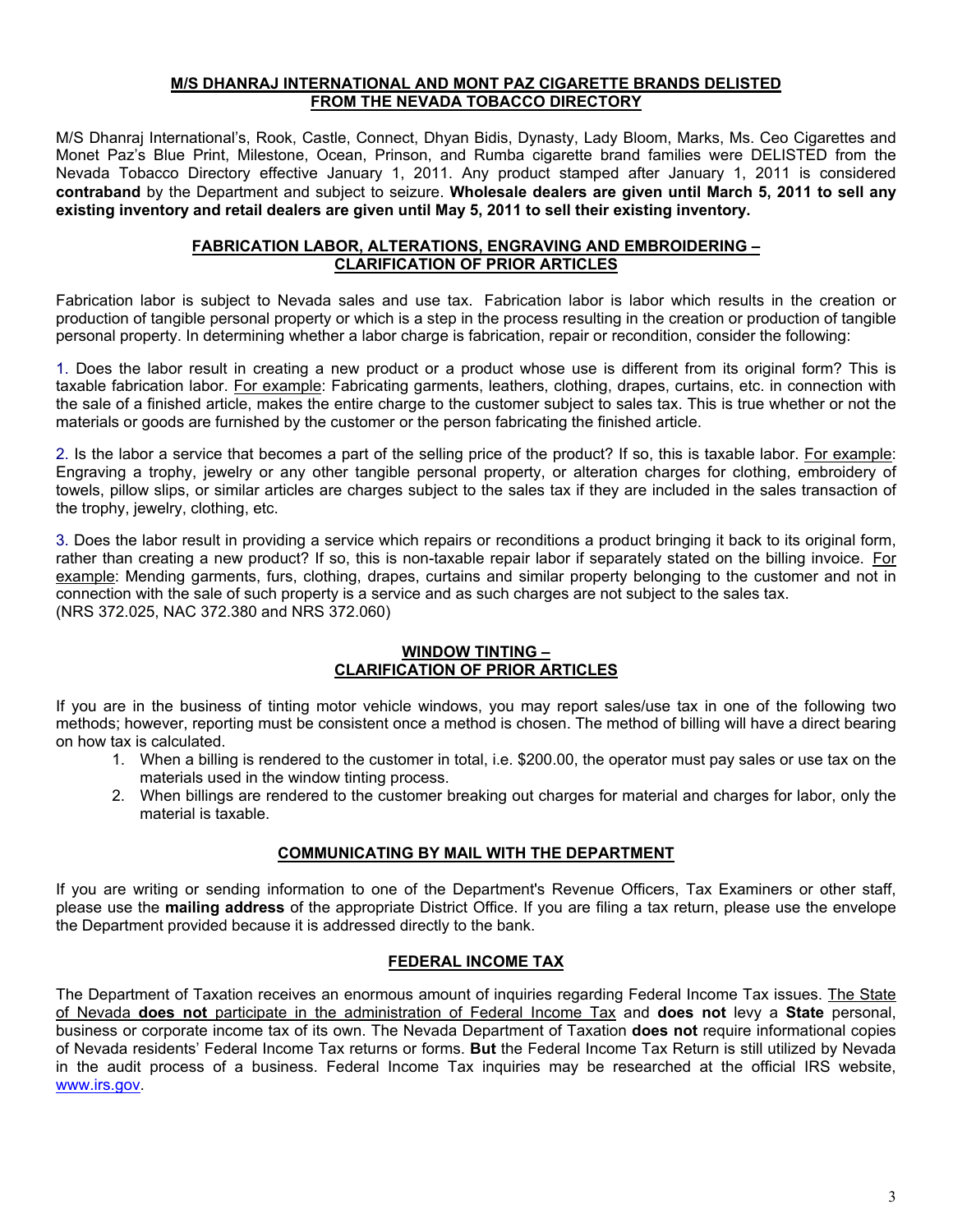# **WHAT IS "USE TAX"???**

Perhaps the most misunderstood and confusing tax for businesses in Nevada is "Use Tax." Many businessmen and bookkeepers have seen the "Use Tax" section on their Sales and Use Tax Returns, but don't know what it is, so they either ignore that section or assume it does not apply to their businesses. In reality, almost every business is periodically subject to "Use Tax."

Every business in Nevada is required to report and remit "Use Tax" on the storage, use or consumption in the State of Nevada of any tangible personal property purchased from any retailer who did not charge Sales Tax on the purchase transaction. (*NRS 372.185, 374.190, 377.040, 377A.030 and 377B.110*) This includes any purchase of tangible personal property that is not held for resale. To further define "Use Tax," it is also imposed on all personal property which was acquired from an out-of-state supplier in a transaction that would have been a taxable sale if it had occurred within this State. Every business in Nevada that purchases any tangible personal property such as equipment or supplies must be registered with the Nevada Department of Taxation and report and remit "Use Tax" on all such transactions and purchases if no sales tax was paid to its vendor. (*NRS 372.220*) "Use Tax" is calculated at exactly the same rate as the sales tax rate in your county.

Examples of "Use Tax" transactions:

**1.** An accountant purchases a new desktop computer from a catalog computer warehouse in New Jersey that does not assess and collect Nevada Sales Tax on the invoice when it is received. In this case the accountant should report and remit "Use Tax" on this computer's purchase price.

**2.** A shoe store owner removes a pair of shoes from his store inventory for his own personal use and makes a general ledger entry to adjust inventory for the removal of the shoes. In this case the store owner should declare and remit "Use Tax" on the wholesale value of these shoes.

**3.** A furniture store owner decides to give away a sofa & loveseat combo for promotional purposes at its grand opening. In this case the store owner should declare and remit "Use Tax" on the wholesale/cost value of the furniture being given away.

**4.** A casino operator decides to give a free beverage to some of the guests who are regular slot machine customers. The casino should declare and remit "Use Tax" on each drink that is given away at the acquisition or wholesale cost of that drink since it will not be sold at retail.

**5.** A newly graduated dentist from the UNLV Dental School buys a complete set-up of dental office equipment for his new office from a wholesaler in California that does not charge Nevada Sales Tax on the invoice. In this case the dentist should report and remit "Use Tax" on the purchase price of the equipment being shipped into Nevada.

Exceptions to the Use Tax law could include items purchased and personally picked-up out of state for which sales tax was legitimately paid to that state. If the product was purchased specifically for use in Nevada, and the tax rate in the state where you purchased the product is less than the rate in Nevada, you may also be responsible to pay the difference between the two rates. If the paid tax rate is greater than ours, you have no further tax burden. Any entity holding a valid Nevada Sales Tax Exemption letter would not be required to pay "Use Tax."

Most service only businesses operating in Nevada will register with the Department for a "Consumer Certificate." This account allows them to report any use tax obligation they incur on a monthly, quarterly or annual basis – depending on the size of the business.

One of the most common errors found by the State tax auditors at many Nevada businesses is the failure to report and remit "Use Tax." You are encouraged to acquaint yourselves with the "Use Tax" statutes and requirements to avoid costly penalties and interest that could be assessed to your business because you did not properly report and remit "Use Tax." Additional information can be found at the Department's website at <http://tax.state.nv.us/> or you may sign up for one of our free "Ask the Advisors" training classes.

# **GOING PAPERLESS WITH TAX RETURNS**

Want to receive less paper? Help the environment? On the Home Page of this Website click on "Go Paperless" under Quick Links. You can request that we no longer mail you tax returns for Sales/Use Tax, Use Tax, and Modified Business Tax. You can also file online with NevadaTax at [https://www.nevadatax.nv.gov](https://www.nevadatax.nv.gov/) or download the forms from this Website by clicking on the "Common Forms" tab.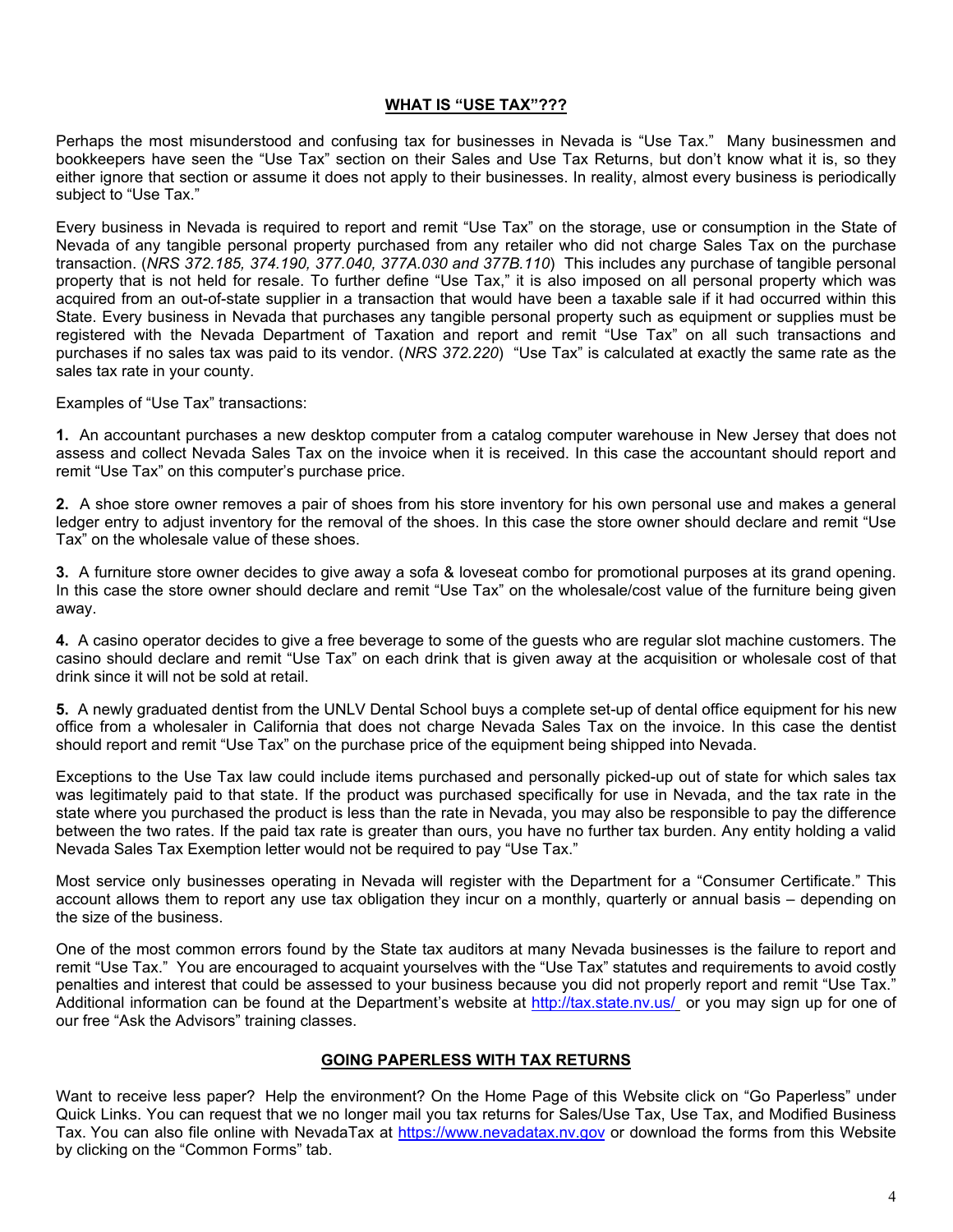# **GOVERNMENTAL SALES AND USE TAX EXEMPTIONS**

Pursuant to NRS 372.325, sales to the United States, its incorporated agencies and instrumentalities; the State of Nevada, its unincorporated agencies and instrumentalities; and any county, city or district or other political subdivision of this State are granted exemption from sales and use taxes for purchases or sales. **An exemption letter from the Nevada Department of Taxation is not required for a governmental organization to be exempt.**  But when requested, we do provide them with Exemption Certificates.

A governmental organization that purchases tangible personal property with a governmental credit card is exempt. The retailer should make a copy of the credit card for its records in the event of an audit by the Department.

This exemption applies only to direct sales to governmental organizations; tangible personal property sold to or used by a government contractor is subject to the Sales/Use Tax unless the contractor is a constituent part of the governmental entity. For example, if a government contractor purchases building materials for use on a public works project, the government contractor must pay Sales/Use Tax on those materials.

This exemption does not apply to the Room/Lodging Tax. Room/Lodging Taxes are administered by each individual County.

States, other than Nevada, purchasing tangible personal property in Nevada **are not** exempt.

### **ADVISORY FOR FILING TAX RETURNS**

Due to the monthly and quarterly tax filing requirements, our offices are extremely busy the last few days of the month with people filing their tax returns. It is recommended, whenever possible, that you time your visits to the office for other than the last few days of the month to avoid a long wait.

# **AIRCRAFT AND MAJOR COMPONENTS OF AIRCRAFT**

Aircraft and major components of aircraft purchased by certain commercial air carriers remain fully subject to sales and use tax.

NRS 372.317 Aircraft and major components of aircraft, was declared unconstitutional in a Nevada Supreme Court decision, Worldcorp v. State, Department of Taxation (1997). The Department had requested that the Legislature remove this unconstitutional statute from Chapter 372 based on the Supreme Court finding: "Therefore we conclude that NRS 372.317 must be stricken from our statutory scheme because it runs afoul of the Commerce Clause." Because Chapter 372 may only be amended by a vote of the people, removal of this measure was included as part of Question 4 of the Statewide Ballot Questions for the November 4, 2008, General Election as a housekeeping measure. Although Question 4 was voted down, this does not overturn the Supreme Court decision.

# **SALES TAX IS HELD IN TRUST FOR THE STATE**

Every retailer maintaining a place of business in this State and making sales of tangible personal property shall, at the time of making the sales, collect the tax from the purchaser and give the purchaser a receipt. A retailer shall hold the amount of all taxes collected in a separate account, in trust for the State. (NRS 372.195, 372.354)

### **ANNUAL SALES TAX FILING**

The Department may allow annual filing of Sales Tax returns upon verification that a taxpayer meets the criteria set forth in NRS 372.380. The annual reporting period is a calendar year from January 1 thru December 31; the annual return is due no later than January 31. A taxpayer must present a request, in writing, to be considered for annual reporting. The request must be received by the Department no later than September 30 of the year pre-ceding the year for which the request is intended, i.e. September 30, 2010 for the year beginning January 1, 2011. Requests for annual filing can not be considered until the taxpayer has reported 4 quarterly returns (or 12 months) to the Department of Taxation.

The Department will review the account to verify taxable sales have not exceeded \$1,500 in the preceding 12 months. Once the account has been reviewed and verified, the Department will update the taxpayer's reporting period to annual beginning January 1<sup>st</sup> of the following year and will send notification of this change to the taxpayer.